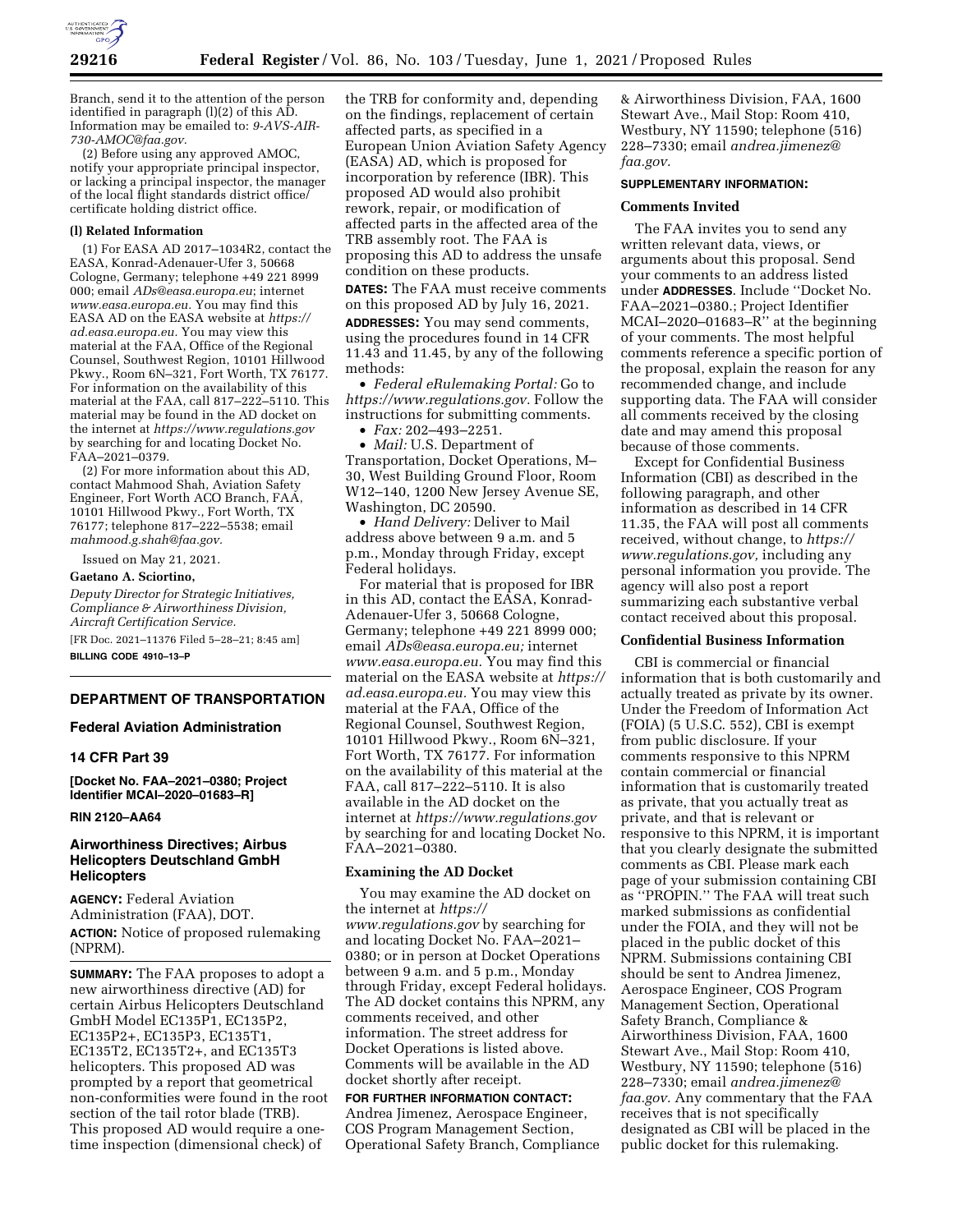## **Background**

The EASA, which is the Technical Agent for the Member States of the European Union, has issued EASA AD 2020–0282, dated December 17, 2020 (EASA AD 2020–0282) (also referred to as the Mandatory Continuing Airworthiness Information, or the MCAI), to correct an unsafe condition for Airbus Helicopters Deutschland GmbH Model EC135 P1, EC135 P2, EC135 P2+, EC135 P3, EC135 T1, EC135 T2, EC135 T2+, EC135 T3, EC635 P2+, EC635 P3, EC635 T1, EC635 T2+ and EC635 T3 helicopters, all variants, all serial numbers. Model EC635 P2+, EC635 P3, EC635 T1, EC635 T2+, and EC635 T3 helicopters are not certificated by the FAA and are not included on the U.S. type certificate data sheet, except where the U.S. type certificate data sheet explains that the Model EC635T2+ helicopter having serial number 0858 was converted from Model EC635T2+ to Model EC135T2+. This proposed AD, therefore, does not include Model EC635 P2+, EC635 P3, EC635 T1, EC635 T2+, and EC635 T3 helicopters in the applicability.

Furthermore, although EASA AD 2020–0282 applies to all Model EC135 P1, EC135 P2, EC135 P2+, EC135 P3, EC135 T1, EC135 T2, EC135 T2+, EC135 T3 helicopters, this proposed AD would apply to helicopters with an affected part installed instead.

This proposed AD was prompted by a report that during an investigation related to an accident on an Airbus Helicopters Model EC130B helicopter, geometrical non-conformities were observed in the TRB root section. EASA issued AD 2020–0187, dated August 21, 2020, to address this issue on Model EC130B and EC130T2 helicopters and the FAA issued a corresponding proposed AD, Docket No. FAA–2021– 0145, Project Identifier MCAI–2020– 01212–R (86 FR 14290, March 15, 2021). The Airbus Helicopters Deutschland GmbH Model EC135P1, EC135P2, EC135P2+, EC135P3, EC135T1, EC135T2, EC135T2+, and EC135T3

helicopters have a similar design and production requirements to the affected Model EC 130B helicopter, and an inspection of the affected parts has detected geometrical non-conformities in some instances. The FAA is proposing this AD to address geometrical non-conformities in the TRB root section, which could lead to crack initiation and consequent blade failure, resulting in loss of control of the helicopter. See the MCAI for additional background information.

## **FAA's Determination**

These helicopters have been approved by the aviation authority of another country, and is approved for operation in the United States. Pursuant to the bilateral agreement with the State of Design Authority, the FAA has been notified of the unsafe condition described in the MCAI referenced above. The FAA is proposing this AD after evaluating all the relevant information and determining the unsafe condition described previously is likely to exist or develop in other helicopters of these same type designs.

## **Related Service Information Under 1 CFR Part 51**

EASA AD 2020–0282 requires a onetime inspection (dimensional check) to verify TRB conformity, and, depending on findings, replacement of each affected part classified as Category B (non-compliant TRB assembly). EASA AD 2020–0282 also prohibits rework, repair or modification of affected parts in the critical section (affected area of the TRB assembly root).

This material is reasonably available because the interested parties have access to it through their normal course of business or by the means identified in the **ADDRESSES** section.

## **Proposed AD Requirements in This NPRM**

This proposed AD would require accomplishing the actions specified in EASA AD 2020–0282, described

previously, as incorporated by reference, except for any differences identified as exceptions in the regulatory text of this proposed AD.

## **Explanation of Required Compliance Information**

In the FAA's ongoing efforts to improve the efficiency of the AD process, the FAA initially worked with Airbus and EASA to develop a process to use certain EASA ADs as the primary source of information for compliance with requirements for corresponding FAA ADs. The FAA has since coordinated with other manufacturers and civil aviation authorities (CAAs) to use this process. As a result, EASA AD 2020–0282 will be incorporated by reference in the FAA final rule. This proposed AD would, therefore, require compliance with EASA AD 2020–0282 in its entirety, through that incorporation, except for any differences identified as exceptions in the regulatory text of this proposed AD. Using common terms that are the same as the heading of a particular section in the EASA AD does not mean that operators need comply only with that section. For example, where the AD requirement refers to ''all required actions and compliance times,'' compliance with this AD requirement is not limited to the section titled ''Required Action(s) and Compliance Time(s)'' in the EASA AD. Service information specified in EASA AD 2020–0282 that is required for compliance with EASA AD 2020–0282 will be available on the internet at *<https://www.regulations.gov>* by searching for and locating Docket No. FAA–2021–0380 after the FAA final rule is

### **Costs of Compliance**

The FAA estimates that this AD, if adopted as proposed, would affect 341 helicopters of U.S. registry. The FAA estimates the following costs to comply with this proposed AD:

## ESTIMATED COSTS FOR REQUIRED ACTIONS

| Labor cost | Parts cost | Cost per<br>product | Cost on U.S.<br>operators |
|------------|------------|---------------------|---------------------------|
|            | \$0        | \$340               | \$115,940                 |

The FAA estimates the following costs to do any necessary on-condition actions that would be required based on the results of any required actions. The FAA has no way of determining the

number of helicopters that might need these on-condition actions: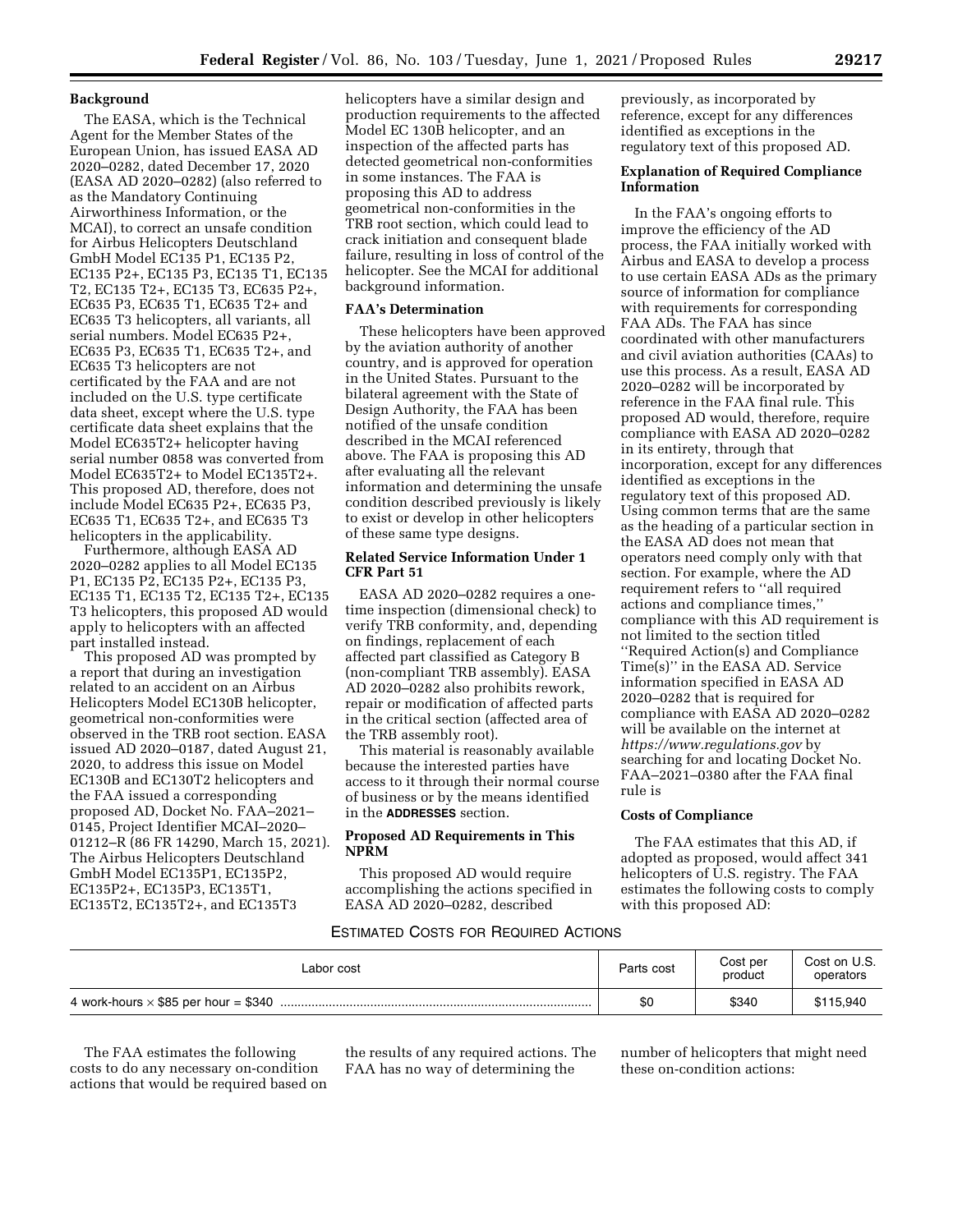## ESTIMATED COSTS OF ON-CONDITION ACTIONS

| Labor cost | Parts cost | Cost per<br>product |
|------------|------------|---------------------|
|            | \$4,400    | \$5,250             |

## **Authority for This Rulemaking**

Title 49 of the United States Code specifies the FAA's authority to issue rules on aviation safety. Subtitle I, section 106, describes the authority of the FAA Administrator. Subtitle VII: Aviation Programs, describes in more detail the scope of the Agency's authority.

The FAA is issuing this rulemaking under the authority described in Subtitle VII, Part A, Subpart III, Section 44701: General requirements. Under that section, Congress charges the FAA with promoting safe flight of civil aircraft in air commerce by prescribing regulations for practices, methods, and procedures the Administrator finds necessary for safety in air commerce. This regulation is within the scope of that authority because it addresses an unsafe condition that is likely to exist or develop on products identified in this rulemaking action.

### **Regulatory Findings**

The FAA determined that this proposed AD would not have federalism implications under Executive Order 13132. This proposed AD would not have a substantial direct effect on the States, on the relationship between the national Government and the States, or on the distribution of power and responsibilities among the various levels of government.

For the reasons discussed above, I certify this proposed regulation:

(1) Is not a ''significant regulatory action'' under Executive Order 12866,

(2) Would not affect intrastate aviation in Alaska, and

(3) Would not have a significant economic impact, positive or negative, on a substantial number of small entities under the criteria of the Regulatory Flexibility Act.

#### **List of Subjects in 14 CFR Part 39**

Air transportation, Aircraft, Aviation safety, Incorporation by reference, Safety.

#### **The Proposed Amendment**

Accordingly, under the authority delegated to me by the Administrator, the FAA proposes to amend 14 CFR part 39 as follows:

## **PART 39—AIRWORTHINESS DIRECTIVES**

■ 1. The authority citation for part 39 continues to read as follows:

**Authority:** 49 U.S.C. 106(g), 40113, 44701.

## **§ 39.13 [Amended]**

■ 2. The FAA amends § 39.13 by adding the following new airworthiness directive:

**Airbus Helicopters Deutschland GmbH:**  Docket No. FAA–2021–0380.; Project Identifier MCAI–2020–01683–R.

#### **(a) Comments Due Date**

The FAA must receive comments on this airworthiness directive (AD) by July 16, 2021.

#### **(b) Affected ADs**

None.

#### **(c) Applicability**

This AD applies to Airbus Helicopters Deutschland GmbH Model EC135P1, EC135P2, EC135P2+, EC135P3, EC135T1, EC135T2, EC135T2+, and EC135T3 helicopters, certificated in any category, with any of the tail rotor blade (TRB) part numbers specified in paragraphs (c)(1) through (5) of this AD installed.

(1) Part number (P/N) L642A2002101.

- (2) P/N L642A2002103.
- (3) P/N L642A2002104.

(4) P/N L642A2002111.

(5) P/N L642A2002112.

#### **(d) Subject**

Joint Aircraft System Component (JASC) Code 6410, Tail Rotor Blades.

#### **(e) Unsafe Condition**

This AD was prompted by a report that during an investigation related to an accident on an Airbus Helicopters Model EC130B helicopter, geometrical non-conformities were observed in the TRB root section. The FAA is issuing this AD to address geometrical non-conformities in the TRB root section, which could lead to crack initiation and consequent blade failure, resulting in loss of control of the helicopter.

#### **(f) Compliance**

Comply with this AD within the compliance times specified, unless already done.

#### **(g) Requirements**

Except as specified in paragraph (h) of this AD: Comply with all required actions and compliance times specified in, and in accordance with, European Union Aviation Safety Agency (EASA) AD 2020–0282, dated December 17, 2020 (EASA AD 2020–0282).

#### **(h) Exceptions to EASA AD 2020–0282**

(1) Where EASA AD 2020–0282 refers to its effective date, this AD requires using the effective date of this AD.

(2) The ''Remarks'' section of EASA AD 2020–0282 does not apply to this AD.

(3) Where the service information referred to in EASA AD 2020–0282 specifies to discard a certain part, this AD requires removing that parts from service.

(4) Where EASA AD 2020–0282 refers to flight hours (FH), this AD requires using hours time-in-service.

(5) Where the service information referred to in EASA AD 2020–0282 specifies to measure using the Smartphone application or the PowerPoint method, those methods of measurement are not required by this AD.

(6) Where the service information referred to in EASA AD 2020–0282 specifies to contact Airbus Helicopters if the measurement results cannot be confirmed, this AD requires determining the specified measurements but does not require contacting Airbus Helicopters for confirmation.

#### **(i) No Reporting Requirement**

Although the service information referred to in EASA AD 2020–0282 specifies to submit certain information to the manufacturer, this AD does not include that requirement.

### **(j) Alternative Methods of Compliance (AMOCs)**

(1) The Manager, International Validation Branch, FAA, has the authority to approve AMOCs for this AD, if requested using the procedures found in 14 CFR 39.19. In accordance with 14 CFR 39.19, send your request to your principal inspector or local Flight Standards District Office, as appropriate. If sending information directly to the manager of the International Validation Branch, send it to the attention of the person identified in paragraph (k)(2) of this AD. Information may be emailed to: *[9-AVS-AIR-](mailto:9-AVS-AIR-730-AMOC@faa.gov)[730-AMOC@faa.gov.](mailto:9-AVS-AIR-730-AMOC@faa.gov)* 

(2) Before using any approved AMOC, notify your appropriate principal inspector, or lacking a principal inspector, the manager of the local flight standards district office/ certificate holding district office.

## **(k) Related Information**

(1) For EASA AD 2020–0282, contact the EASA, Konrad-Adenauer-Ufer 3, 50668 Cologne, Germany; telephone +49 221 8999 000; email *[ADs@easa.europa.eu;](mailto:ADs@easa.europa.eu)* internet *[www.easa.europa.eu.](http://www.easa.europa.eu)* You may find this EASA AD on the EASA website at *[https://](https://ad.easa.europa.eu) [ad.easa.europa.eu.](https://ad.easa.europa.eu)* You may view this material at the FAA, Office of the Regional Counsel, Southwest Region, 10101 Hillwood Pkwy., Room 6N–321, Fort Worth, TX 76177. For information on the availability of this material at the FAA, call 817–222–5110. This